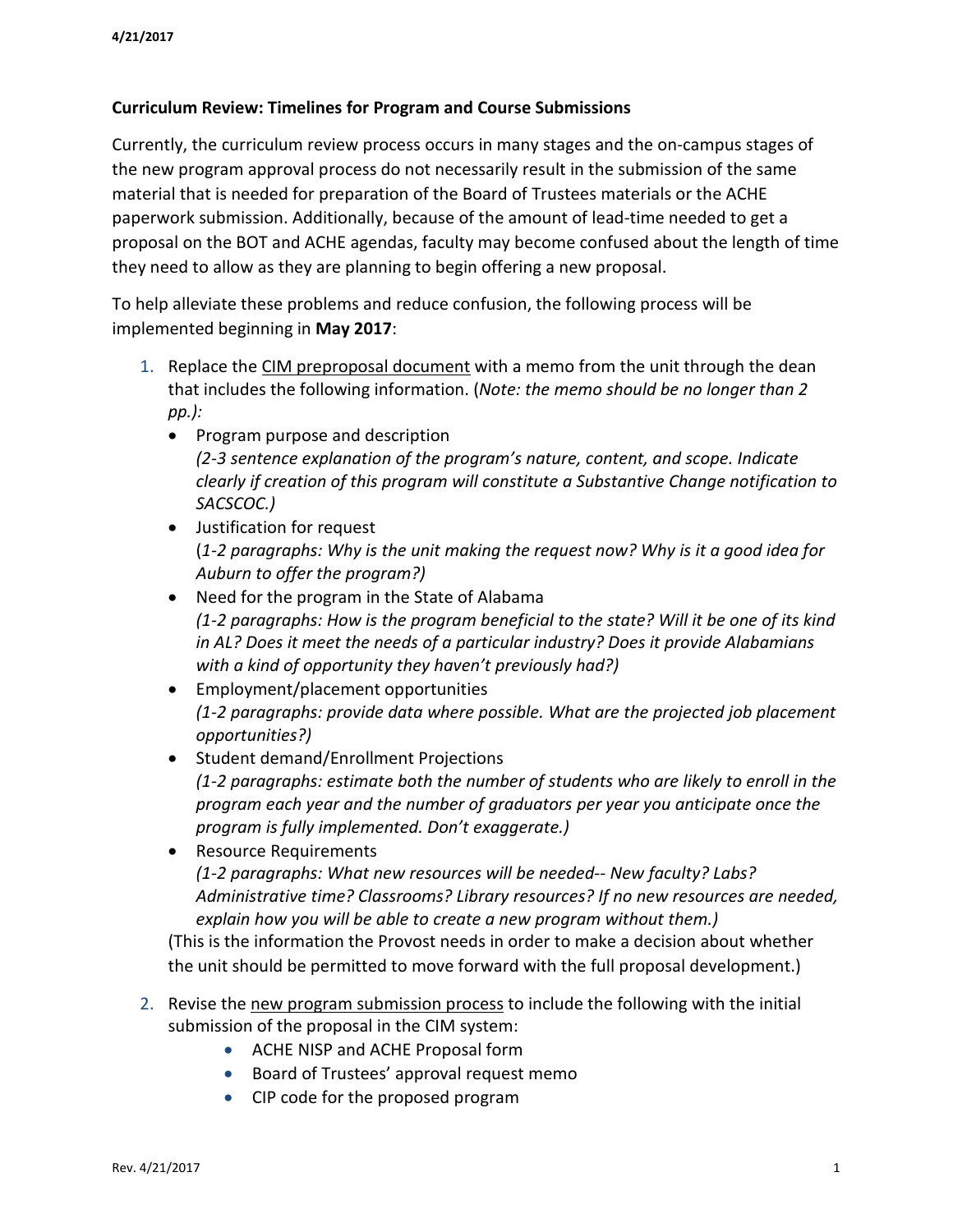- 3. Require all program proposals for programs that require off campus approvals/ notifications (e.g., undergraduate and graduate certificates, new undergraduate majors or formal options, renaming of majors, new graduate degree programs) to be submitted to the UCC or Grad Council by **February 1. To ensure ample time for program development, those undergraduate programs required to submit a writing plan should be submitted to the Writing Committee by September 1.** The UCC and Graduate Council will review all new program proposals in March and April, with a goal of having approved proposals submitted to the BOT at its annual June meeting, submitted to ACHE in time for its September meeting, and able to begin offering and posted in the *Bulletin* the following fall.
- 4. All proposals submitted after the final spring meetings of the UCC or Grad Council will be required to follow the new process.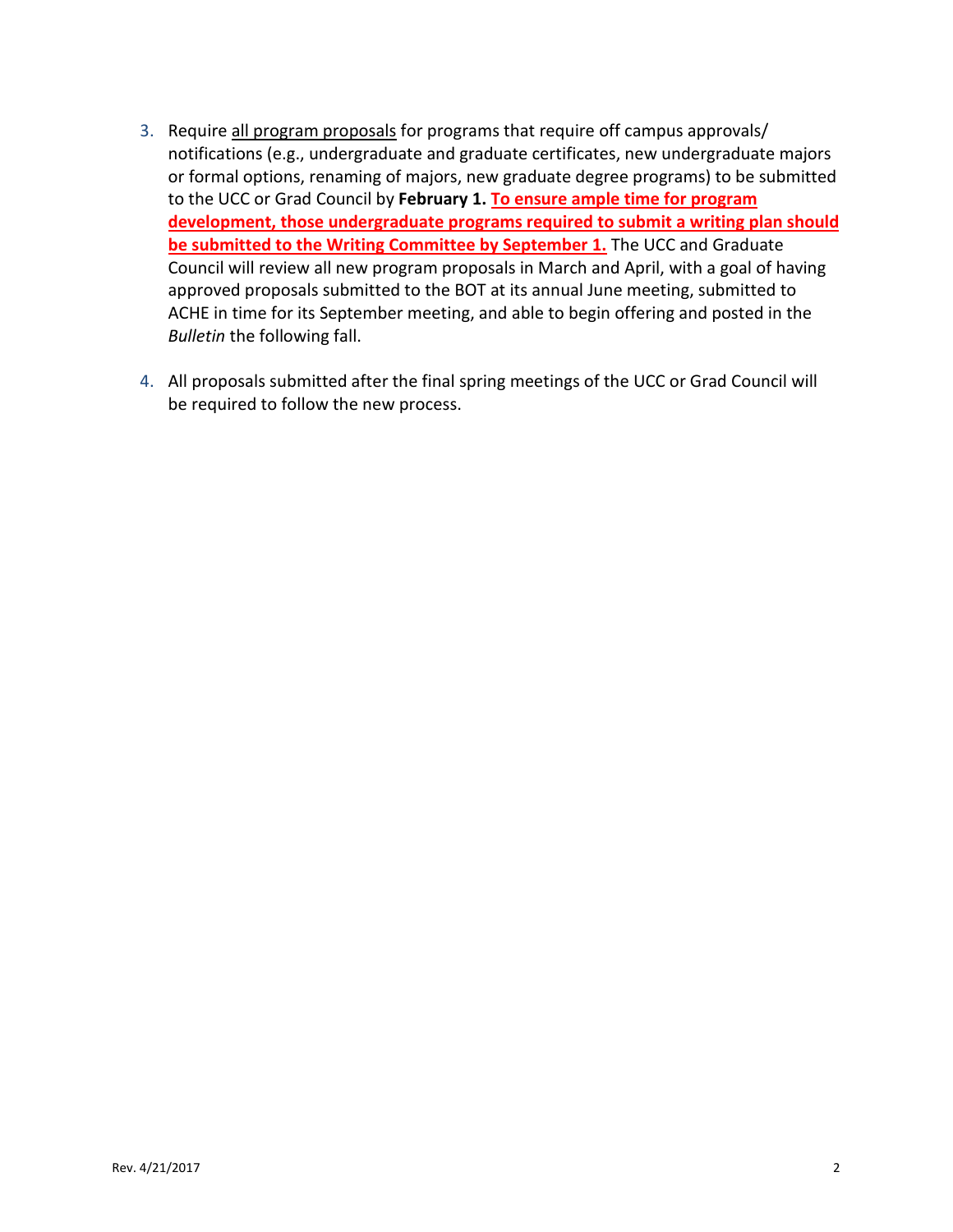| versions of existing programs])      | Proposal to streamline the New Program Submission Process (off-campus approvals needed [except new DE                                                                                                                 |
|--------------------------------------|-----------------------------------------------------------------------------------------------------------------------------------------------------------------------------------------------------------------------|
| <b>Recommended date</b>              | <b>Action</b>                                                                                                                                                                                                         |
| (Year 1)<br>Spring                   | Preproposal memo drafted by unit (variable process)                                                                                                                                                                   |
|                                      | Notification of Auburn Online (if a Distance program or significantly online<br>program), Director of University Writing, & Office of Academic Assessment                                                             |
|                                      | College Curriculum Committee                                                                                                                                                                                          |
|                                      | College Associate Dean                                                                                                                                                                                                |
|                                      | Coordinator of Curriculum Management                                                                                                                                                                                  |
|                                      | Chair of UCC or Grad Council                                                                                                                                                                                          |
| <b>Early Summer</b>                  | Provost-Preliminary review the program meets with strategic<br>goals of the university (NOTE: if proposed program constitutes a Substantive Change,<br>notification of the SACSCOC Accreditation Liaison is required) |
| Early Fall                           | Internal Departmental CIM approval process (variable), submission of full<br>proposal and ACHE documents/BOT memo                                                                                                     |
|                                      | Institutional Research (CIP Review)                                                                                                                                                                                   |
| September 1                          | Office of University Writing (approval of writing outcomes & curriculum<br>map by Sept. 30)                                                                                                                           |
| October                              |                                                                                                                                                                                                                       |
|                                      | Review by Auburn Online (if a Distance program or large percentage online)                                                                                                                                            |
|                                      | College Curriculum Committee                                                                                                                                                                                          |
|                                      | College Associate Dean                                                                                                                                                                                                |
| <b>February 1</b><br><b>DEADLINE</b> | Coordinator of Curriculum Management                                                                                                                                                                                  |
|                                      | Full UCC/Grad Council Review                                                                                                                                                                                          |
|                                      | Chair of UCC or Grad Council                                                                                                                                                                                          |
| Late April (Year 2)                  | Provost                                                                                                                                                                                                               |
| June                                 | BOT (all except minors and ABMs)                                                                                                                                                                                      |
| Post-BOT approval                    | ACHE (all except minors and ABMs)                                                                                                                                                                                     |
| post-ACHE approval                   | Notification of unit                                                                                                                                                                                                  |
| March (Year 3)                       | Revision of Bulletin                                                                                                                                                                                                  |
| Post-implementation                  | Follow-up reports as required by Office of University Writing                                                                                                                                                         |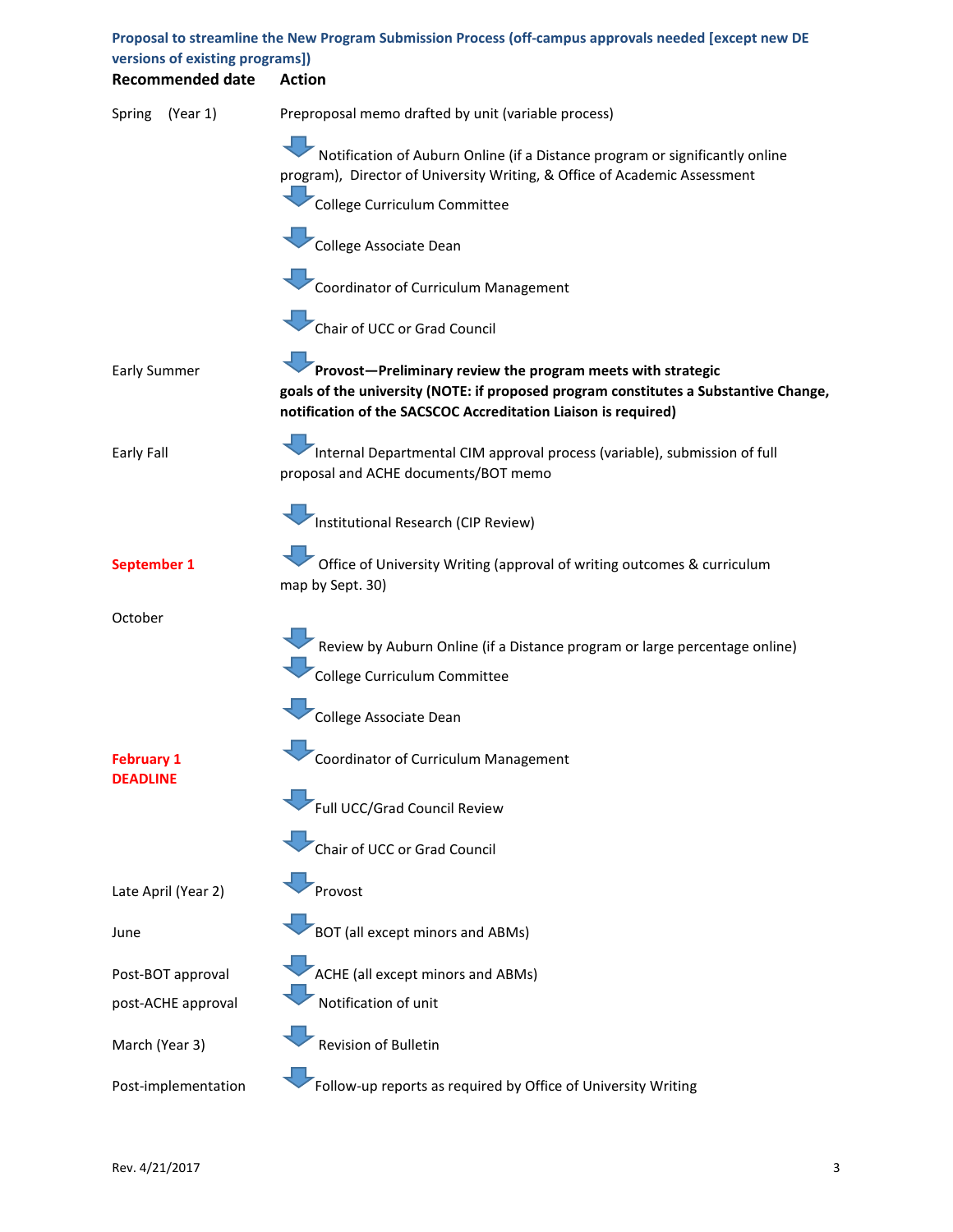## **Proposal to streamline the New Program Submission Process for Programs requiring no offcampus approvals (e.g., minors, ABMs) and new DE versions of existing programs**

| <b>Recommended date</b> | <b>Action</b>                                                                                                                                                                                                                      |
|-------------------------|------------------------------------------------------------------------------------------------------------------------------------------------------------------------------------------------------------------------------------|
| Spring (Year 1)         | Preproposal memo drafted by unit (variable process)                                                                                                                                                                                |
|                         | Notification of Auburn Online (if a Distance program or significantly online<br>program) and Office of Academic Assessment                                                                                                         |
|                         | College Curriculum Committee                                                                                                                                                                                                       |
|                         | College Associate Dean                                                                                                                                                                                                             |
|                         | Coordinator of Curriculum Management                                                                                                                                                                                               |
|                         | Chair of UCC or Grad Council                                                                                                                                                                                                       |
| <b>Early Summer</b>     | Provost-Preliminary review the program meets with strategic goals of<br>the university (NOTE: if 25% or more of the proposed program will be<br>delivered online notification of the SACSCOC Accreditation Liaison is<br>required) |
| Early Fall              | Internal Departmental CIM approval process (variable)                                                                                                                                                                              |
|                         | College Curriculum Committee                                                                                                                                                                                                       |
|                         | College Associate Dean                                                                                                                                                                                                             |
| <b>February 1</b>       | Coordinator of Curriculum Management                                                                                                                                                                                               |
| <b>DEADLINE</b>         | Auburn Online (if a Distance program or (if a Distance program or large<br>percentage online)                                                                                                                                      |
|                         | Full UCC/Grad Council Review                                                                                                                                                                                                       |
|                         | Chair of UCC or Grad Council                                                                                                                                                                                                       |
| Late April (Year 2)     | Provost                                                                                                                                                                                                                            |
|                         | Notification of unit                                                                                                                                                                                                               |
|                         | <b>Revision of Bulletin</b>                                                                                                                                                                                                        |
| Post-implementation     | Follow-up reports as required by Office of University Writing                                                                                                                                                                      |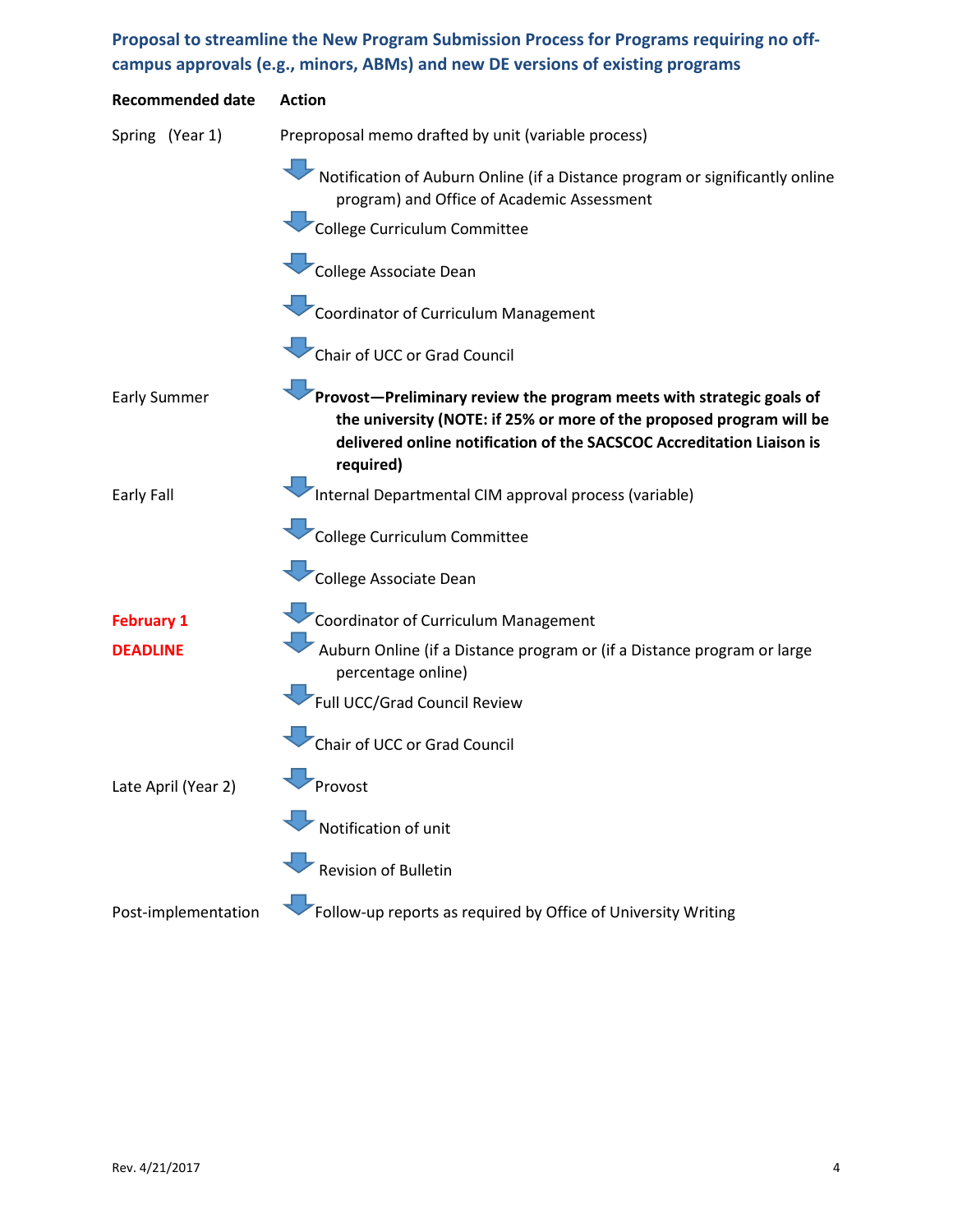## **Proposal to streamline the Program Revision Submission Process (no off-campus approvals needed)**

| <b>Recommended date</b>              | <b>Action</b>                                                                                                                                              |
|--------------------------------------|------------------------------------------------------------------------------------------------------------------------------------------------------------|
| Early Fall                           | Internal Departmental CIM approval process (variable)<br>Institutional Research (CIP Review- only if CIP being changed)                                    |
| September 1                          | Office of University Writing (if writing plan review required. Approval of<br>prelim plan by Sept. 30) [expedited process]<br>College Curriculum Committee |
|                                      | College Associate Dean                                                                                                                                     |
| <b>February 1</b><br><b>DEADLINE</b> | Coordinator of Curriculum Management                                                                                                                       |
|                                      | Auburn Online (if a Distance program or (if a Distance program or large<br>percentage online)                                                              |
|                                      | Full UCC/Grad Council Review                                                                                                                               |
|                                      | Chair of UCC or Grad Council                                                                                                                               |
| Late April                           | Notification of unit; Notification of Academic Assessment Office                                                                                           |
|                                      | Revision of Bulletin                                                                                                                                       |
| Post-implementation<br>TBA           | Follow-up reports as required by Office of University Writing                                                                                              |